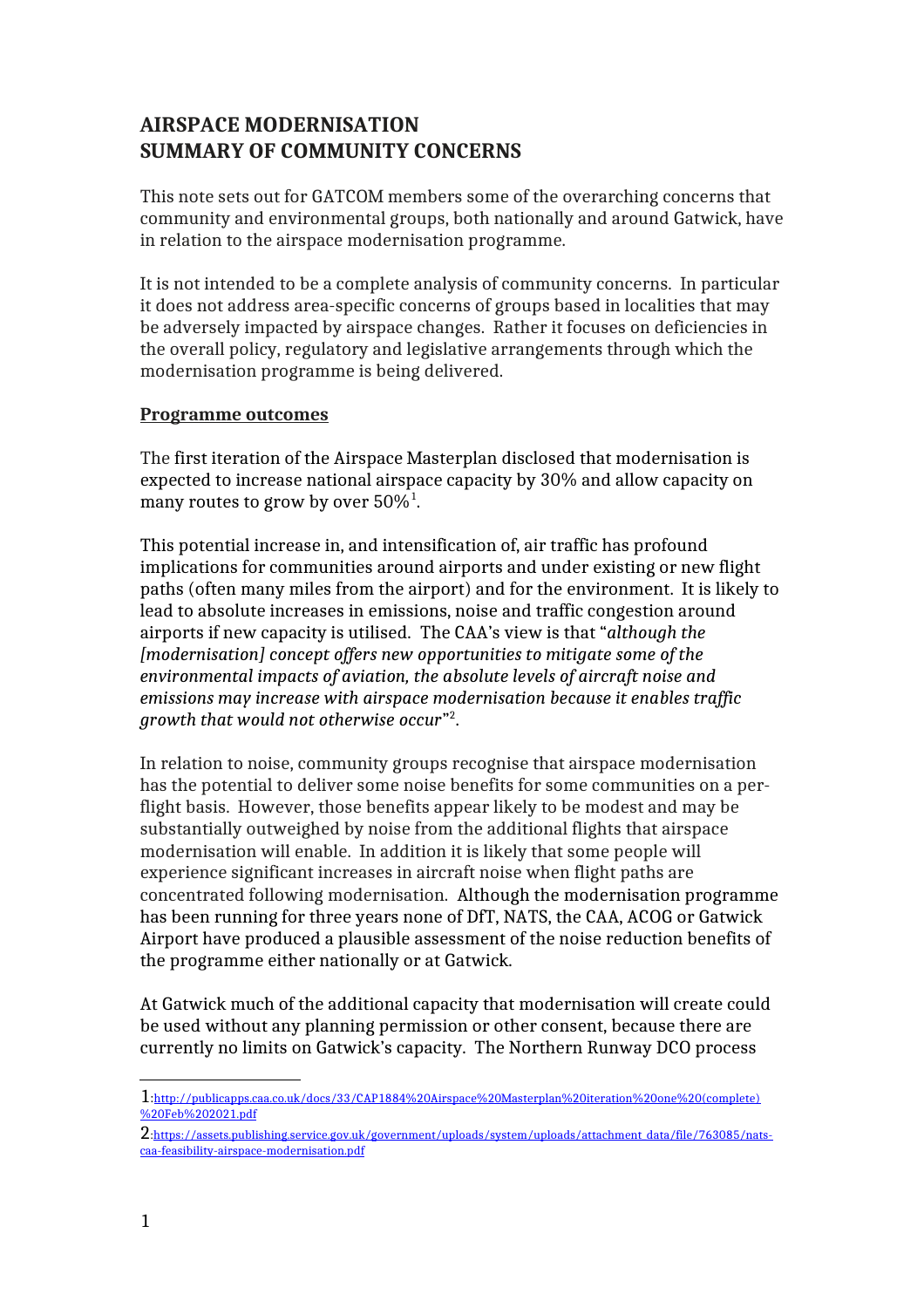might result in a capacity limit but there is no certainty it will be approved or impose limits. The government's assertion that the use of new capacity created by modernisation will be controlled through the planning system therefore does not apply at Gatwick.

In summary we believe it is very likely that modernisation will result in a series of 'win/lose' outcomes, where the industry achieves substantial cost and capacity benefits but emissions increase in a way that is wholly incompatible with national climate goals and communities are subjected to greater total noise and other impacts with potentially serious health and quality of life consequences.

### **The modernisation process**

The regulatory and legislative arrangements through which modernisation is being delivered are institutionally biased in favour of achieving the outcomes the industry is seeking (primarily more capacity and lower costs) at the likely expense of achieving the outcomes communities are seeking (primarily reduced noise and emissions).

All airspace change processes start with a Statement of Need (SoN) that sets out the issue or opportunity the change sponsor is seeking to address and the outcomes it wishes to achieve. There is no requirement for SoNs to be consulted on, and Gatwick did not do so. SoNs therefore do not fully incorporate outcomes other stakeholders are seeking from any change. However, they form the foundation for the remainder of the airspace change process. For example change options are evaluated against the desired outcomes set out in the sponsor's statement of need.

At the end of each change process the CAA must approve or reject a proposed change. The law requires it to "*secure*" the most efficient (i.e. maximum) use of airspace but only to "*take account of*" guidance on environmental objectives. Whenever the two are in conflict it is almost inevitable that additional capacity will be prioritised over the achievement of community objectives such as noise reduction. Although the CAA asserts that may not always be the case it has not explained how any other outcome might arise.

The CAA's current airspace modernisation strategy compounds this bias by saying "*opportunities for noise improvements should be explored through the Airspace Modernisation Strategy and deployment plans where these are not in conflict with growth*" [3](#page-1-0) (emphasis added). In our view this absolute prioritisation of growth over other objectives is inconsistent with government policy and probably unlawful.

# **Inadequate policy delivery**

<span id="page-1-0"></span><sup>3</sup>: [https://publicapps.caa.co.uk/docs/33/CAP%201711%20Airspace%20Modernisation%20Strategy.pdf.](https://publicapps.caa.co.uk/docs/33/CAP%201711%20Airspace%20Modernisation%20Strategy.pdf) Para 5.8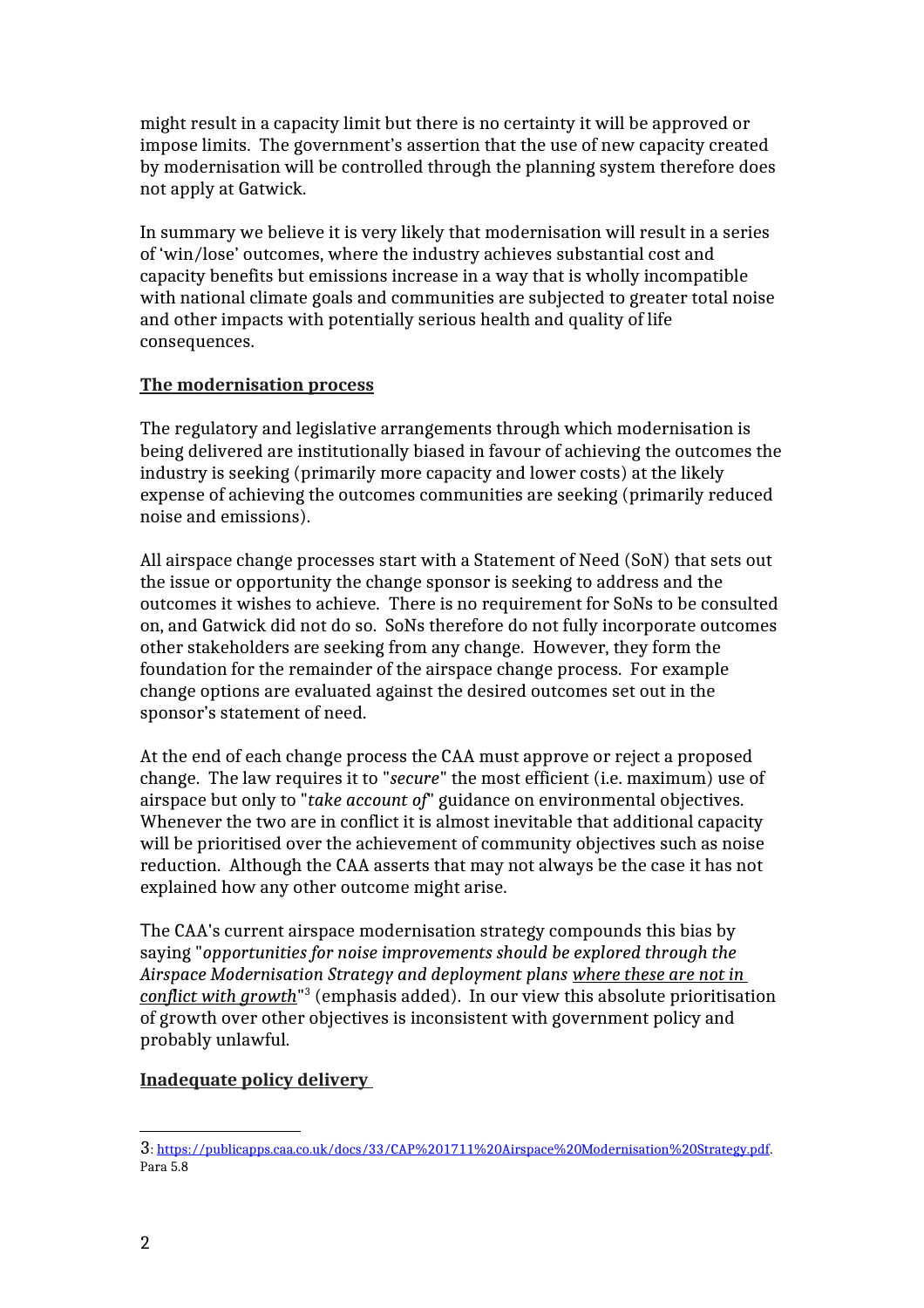Government policy says: "*As a general principle, the Government therefore expects that future growth in aviation should ensure that benefits are shared between the aviation industry and local communities. This means that the industry must continue to reduce and mitigate noise as airport capacity grows*" [4](#page-2-0) .

Airspace modernisation will increase airport capacity. However, because the government has separated responsibility for the creation of new capacity, through the modernisation programme, from responsibility for controlling the use of that capacity, through the planning system, there are currently no reliable arrangements by which this policy will be clearly and fairly delivered as airspace is modernised.

The government should address the creation and use of capacity in a joined up way. Ideally both should be the responsibility of a single entity that would both approve the creation of new capacity and set noise and other conditions on its use. That could be achieved by the CAA setting noise conditions if it approves airspace changes. At some airports it might also be possible to achieve a degree of integrated decision-making by issuing much clear guidance to planning authorities. In any event, there should be clear and agreed arrangements by which new capacity can only be utilised if and when noise reduction and other conditions are met. No such conditions currently exist at Gatwick.

## **Inadequate regulation of outcomes**

Neither the Department nor the CAA has any ability to ensure that noise or emissions reductions, or improved resilience, promised in an airport's change proposal are actually delivered. Once the CAA has approved a change and the Post Implementation Review process has been completed, the CAA does not monitor the achievement of promised outcomes and has no powers to enforce them. This is a clear regulatory failure.

# **Health impacts**

It is clear that airspace modernisation will create concentrated, and potentially new, flight paths. However, both the Department and the CAA have so far declined to assess properly whether they have an adequate understanding of the health impacts of concentrated or new flight paths despite community groups requesting such an assessment.

# **Compensation**

It is very likely that some people will suffer increased noise as a result of airspace modernisation. This would have a range of adverse health and quality of life impacts. It could also have impacts on property values in areas close to airports or under concentrated flight paths. No compensation is payable to such people because the Land Compensation Act does not apply and the government has failed to make other arrangements. This is clearly wrong.

<span id="page-2-0"></span><sup>4</sup> Aviation Policy Framework, 2013, paragraph 3.3